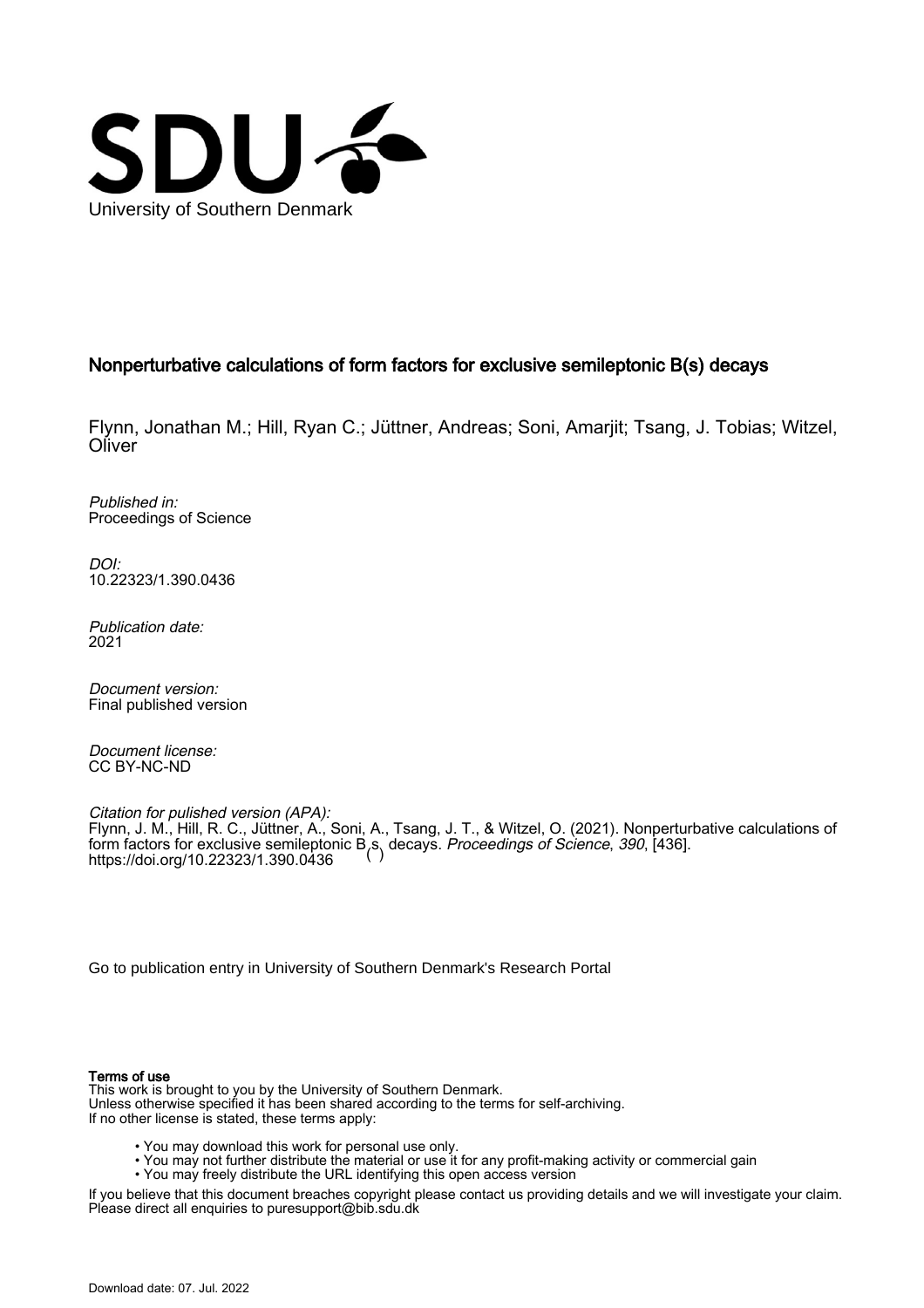

# **Nonperturbative calculations of form factors for exclusive semileptonic** B(s) **decays**

# **Jonathan M. Flynn,***<sup>a</sup>* **Ryan C. Hill,***a*,*<sup>b</sup>* **Andreas Jüttner,***<sup>a</sup>* **Amarjit Soni,***<sup>c</sup> J.* **Tobias Tsang<sup>***d***</sup> and Oliver Witzel<sup>***e, f,∗***</sup></sub>**

- <sup>a</sup>*Physics and Astronomy, University of Southampton, Southampton SO17 1BJ, UK*
- <sup>b</sup>*DISCnet Centre for Doctoral Training, University of Southampton, Southampton SO17 1BJ, UK*
- <sup>c</sup>*Physics Department, Brookhaven National Laboratory, Upton, NY 11973, USA*
- <sup>d</sup>*CP3-Origins and IMADA, University of Southern Denmark, Campusvej 55, DK-5230 Odense M, Denmark*
- <sup>e</sup>*Department of Physics, University of Colorado, Boulder, CO 80309, United States*
- <sup>f</sup> *Theoretische Physik 1, Naturwissenschaftlich-Technische Fakultät, Universität Siegen, 57068 Siegen, Germany*

*E-mail:* [r.c.hill@soton.ac.uk,](mailto:r.c.hill@soton.ac.uk) [oliver.witzel@uni-siegen.de](mailto:oliver.witzel@uni-siegen.de)

Precise theoretical predictions derived from the Standard Model are a key ingredient in searches for new physics in the flavor sector. The large mass and long lifetime of the *b* quark make processes involving *b* quarks of particular interest. We use lattice simulations to perform nonperturbative QCD calculations for semileptonic  $B_{(s)}$  decays. We present results from our determinations of  $B_s \to D_s \ell \nu$  and  $B_s \to K \ell \nu$  semileptonic form factors and provide an outlook for our  $B \to \pi \ell \nu$ calculation. In addition we discuss the determination of *R*-ratios testing lepton-flavor universality and suggest use of an improved ratio. Our calculations are based on the set of 2+1 flavor domain wall Iwasaki gauge field configurations generated by the RBC-UKQCD collaboration featuring three lattice spacings of <sup>1</sup>/*<sup>a</sup>* <sup>=</sup> <sup>1</sup>.78, <sup>2</sup>.38, and <sup>2</sup>.<sup>79</sup> GeV. Heavy *<sup>b</sup>*-quarks are simulated using the relativistic heavy quark action.

#### **For the RBC and UKQCD collaborations**

*40th International Conference on High Energy physics - ICHEP2020 July 28 - August 6, 2020 Prague, Czech Republic (virtual meeting)*

#### ∗Speaker

© Copyright owned by the author(s) under the terms of the Creative Commons Attribution-NonCommercial-NoDerivatives 4.0 International License (CC BY-NC-ND 4.0). <https://pos.sissa.it/>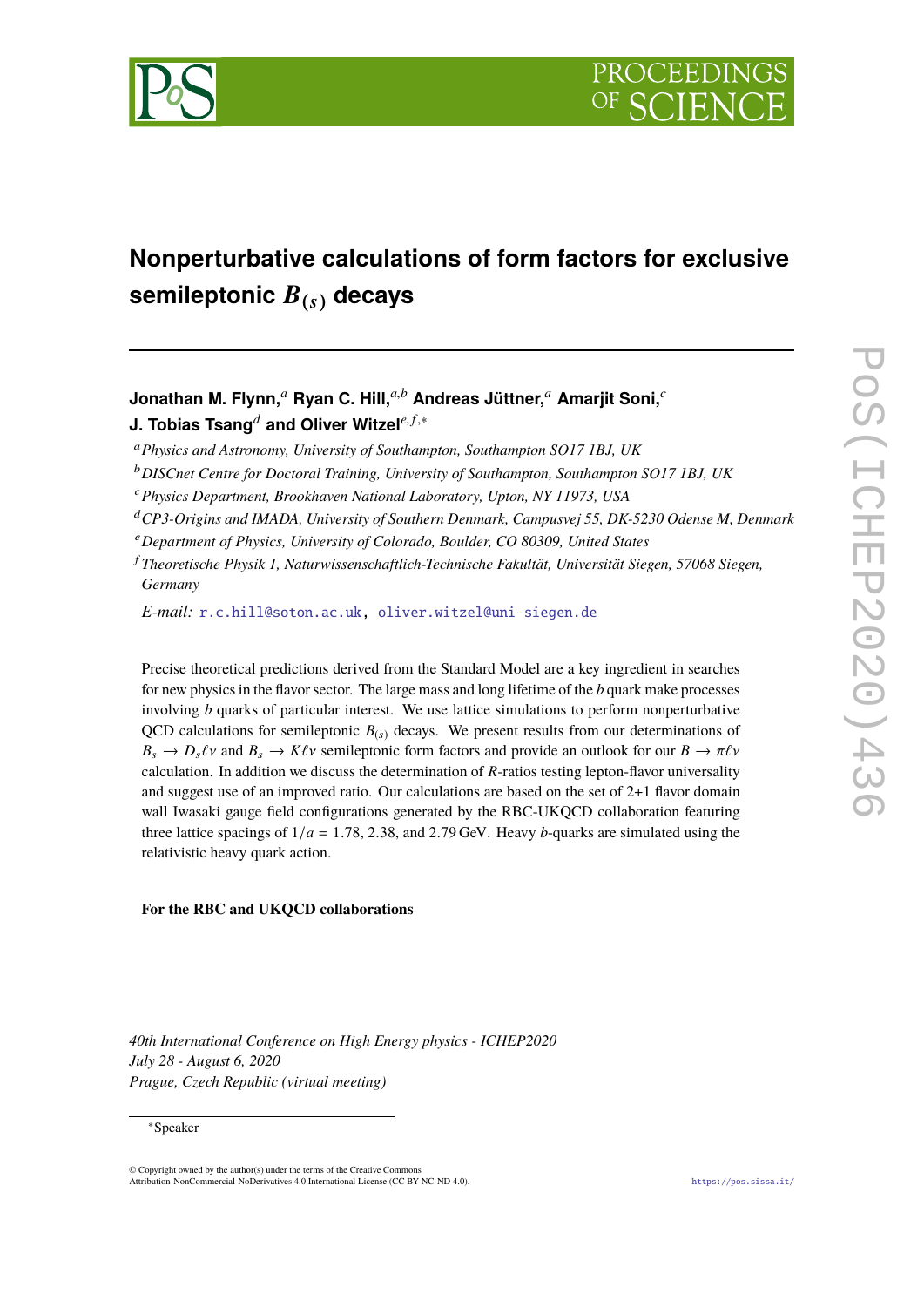# **Introduction**

Semileptonic decays of  $B_{(s)}$  mesons play an important role in testing and constraining the Standard Model (SM) of elementary particle physics. Theoretical calculations of such processes, in combination with experimental data, allow extraction of Cabibbo-Kobayashi-Maskawa (CKM) matrix elements, or comparison of theory and experiment for ratios testing lepton flavor universality. Focusing on exclusive semileptonic decays, we use lattice quantum chromodynamics (QCD) simulations to obtain from first principles the form factors parametrizing the contributions due to the strong force. Specifically we report on our work for  $B_s \to D_s \ell \nu$  and  $B_s \to K \ell \nu$  decays and in addition present an outlook on our calculation of  $B \to \pi \ell \nu$  decays. Each of these processes can be described by two form factors,  $f_+$  and  $f_0$ , which parametrize the semileptonic decay rate

<span id="page-2-0"></span>
$$
\frac{d\Gamma(B_{(s)} \to P\ell \nu)}{dq^2} = \eta_{\rm EW} \frac{G_F^2 |V_{xb}|^2}{24\pi^3} \frac{(q^2 - m_\ell^2)^2 |\vec{k}|}{(q^2)^2} \left[ \left( 1 + \frac{m_\ell^2}{2q^2} \right) \vec{k}^2 |f_+(q^2)|^2 \right. \\ \left. + \frac{3m_\ell^2}{8q^2} \frac{(M_{B_{(s)}}^2 - M_P^2)^2}{M_{B_{(s)}}^2} |f_0(q^2)|^2 \right], \quad (1)
$$

where  $x = c$  for  $P = D_s$  and  $x = u$  for  $P = K$ ,  $\pi$ . The corresponding meson masses are denoted by  $M_{B_{(s)}}$  and  $M_P$  and the 4-momenta by *p* and *k*, respectively. *E* labels the energy of the *P*-meson and  $q = p - k$  is the momentum transfer with  $|\vec{k}| = (E^2 - M_P^2)^{1/2}$ .  $G_F$  is the Fermi constant and  $\eta_{EW}$  and electroweak correction fector. After presenting our form fectors for the three different presences electroweak correction factor. After presenting our form factors for the three different processes, we discuss testing lepton flavor universality by defining *R*-ratios of form factors integrated over different ranges in  $q^2$ .

Our numerical work is based on using RBC-UKQCD's set of 2+1 flavor gauge field configurations [\[1–](#page-6-0)[4\]](#page-6-1) featuring the physical effects of two degenerate up/down quarks as well as the strange quark in the sea sector and inverse lattice spacings of 1.78, 2.38, and <sup>2</sup>.<sup>79</sup> GeV. Light, strange, and charm quarks are simulated using a domain-wall action [\[5–](#page-6-2)[10\]](#page-6-3), whereas bottom quarks are simulated using the relativistic heavy quark action  $[11-13]$  $[11-13]$ . In total we use six different ensembles with pion masses down to 267 MeV.

# **Semileptonic**  $B_s \to D_s \ell \nu$  and  $B_s \to K \ell \nu$  decays

The LHCb collaboration recently presented the first experimental results for exclusive semileptonic  $B_s$  decays [\[14,](#page-6-6) [15\]](#page-6-7). With improved statistical precision and a finer resolution of the  $q^2$  bins,  $B_s$  decays will provide an interesting, alternative channel to determine the CKM matrix elements  $|V_{cb}|$  and  $|V_{ub}|$  which so far are extracted using  $B \to D^{(*)}\ell \nu$  and  $B \to \pi \ell \nu$  decays, respectively. Eventually  $B_s$  decays may help shed light on the persistent discrepancy between inclusive and exclusive determinations [\[16\]](#page-6-8) or help address the tension with the SM observed in the ratio  $R_{D^{(*)}}$ testing lepton flavor universality. The nonperturbative lattice calculation favors  $B_s$  decays over  $B$ decays because both numerical costs and statistical uncertainties grow with decreasing light-quark mass. Calculations for  $B_s$  mesons are therefore computationally cheaper with smaller statistical errors than comparable calculations for *B* mesons. In addition the larger mass of the hadronic final state in the  $B_s$  decay reduces the amount of energy released, which makes the calculation slightly easier.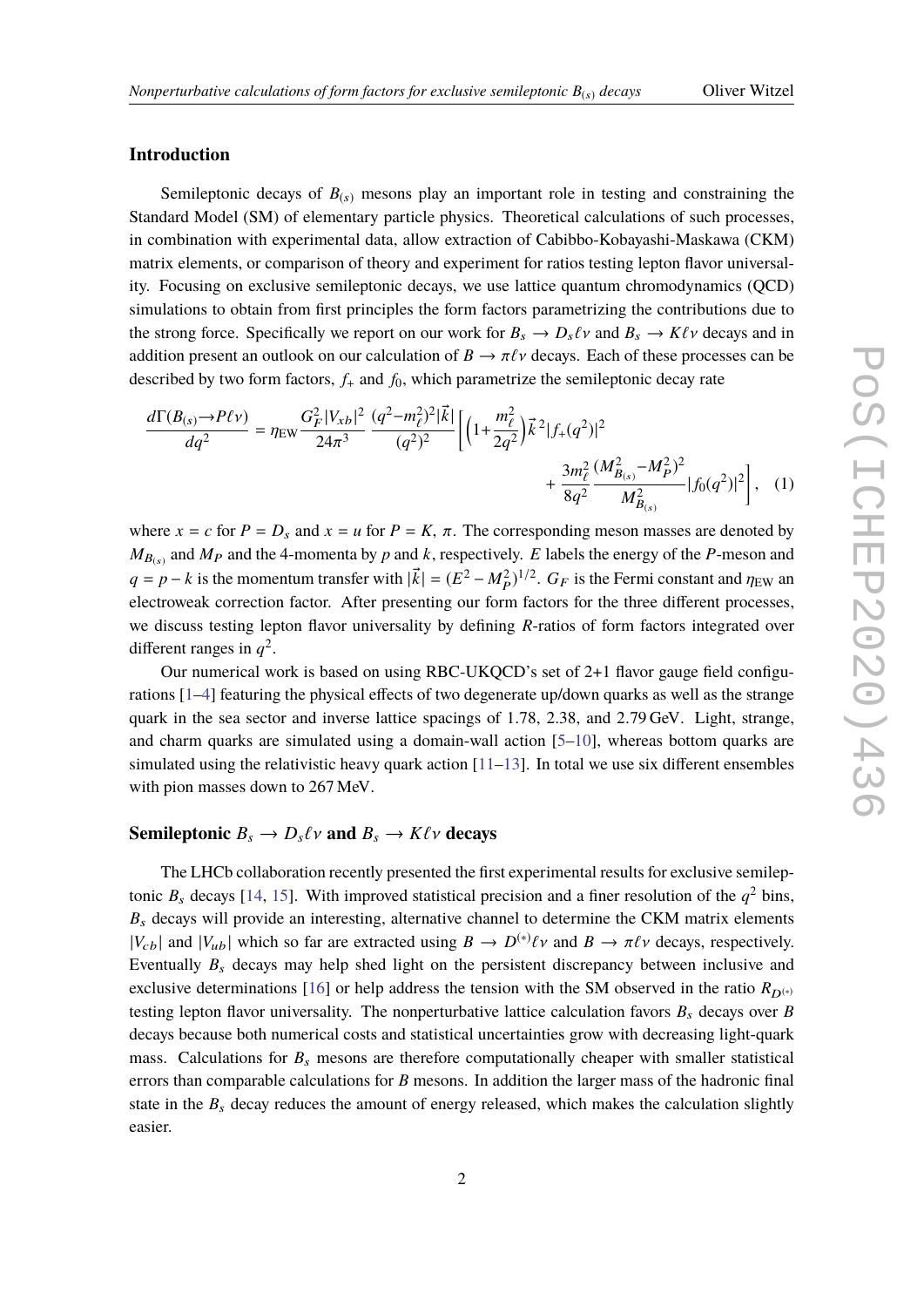

<span id="page-3-0"></span>

**Figure 1:** Form factors  $f_+$  and  $f_0$  for semileptonic  $B_s \to D_s \ell \nu$  decays. The left and central panels show the outcome of our numerical simulations as well as the chiral-continuum limit obtained from a combined and correlated fit to all data points. The right panel presents our full error budget for *f*<sup>+</sup> which is presently dominated by the uncertainty due to discretizing the charm quarks.

<span id="page-3-1"></span>

**Figure 2:** Form factors  $f_+$  and  $f_0$  for semileptonic  $B_s \to K\ell\nu$  decays (left and central panel) and full error budget for *f*<sup>+</sup> (right panel) where at present effects due to statistical uncertainties dominate.

We present our results for the  $f_+$  and  $f_0$  form factors for  $B_s \to D_s \ell \nu$  decays in the left and central panels of Fig. [1.](#page-3-0) The colored data points are the outcome of our numerical simulations on the six different gauge field ensembles and the color indicates the lattice spacing: in orange coarse ensembles (C), in blue medium ensembles (M), and in green the fine ensemble (F). Next we perform a combined and correlated fit of all data points to obtain the chiral-continuum limit (black line with gray error band), i.e. the form factor at physical quark masses in the continuum for the range of *q* <sup>2</sup> we directly access in our simulation. This global fit is based on a polynomial ansatz using a low order Padé approximation. The right panel gives a preview of our full error budget where in addition to the statistical uncertainty (red), we consider variations to the fit function (blue) and estimate further systematic effects. At present the uncertainty due to the discretization of the charm quark (magenta) dominates the error budget. While we show the error budget only for  $f_{+}$ , that for  $f_0$  looks similar.

In Fig. [2](#page-3-1) we similarly show the status of our analysis for  $B_s \to K\ell\nu$ . The left and central panels again show the form factors as we calculate them on the lattice in combination with the result in the chiral-continuum limit. For  $B_s \to K\ell\nu$  we obtain the latter by performing a global fit to all data points using an ansatz inspired by SU(2) heavy meson chiral perturbation theory ( $HM_{\chi}PT$ ) in the limit for hard kaons. As the panel on the right indicates, our results are at present dominated by the statistical uncertainties.

With the full results of lattice calculation for  $B_s \to D_s \ell \nu$  and  $B_s \to K \ell \nu$  form factors to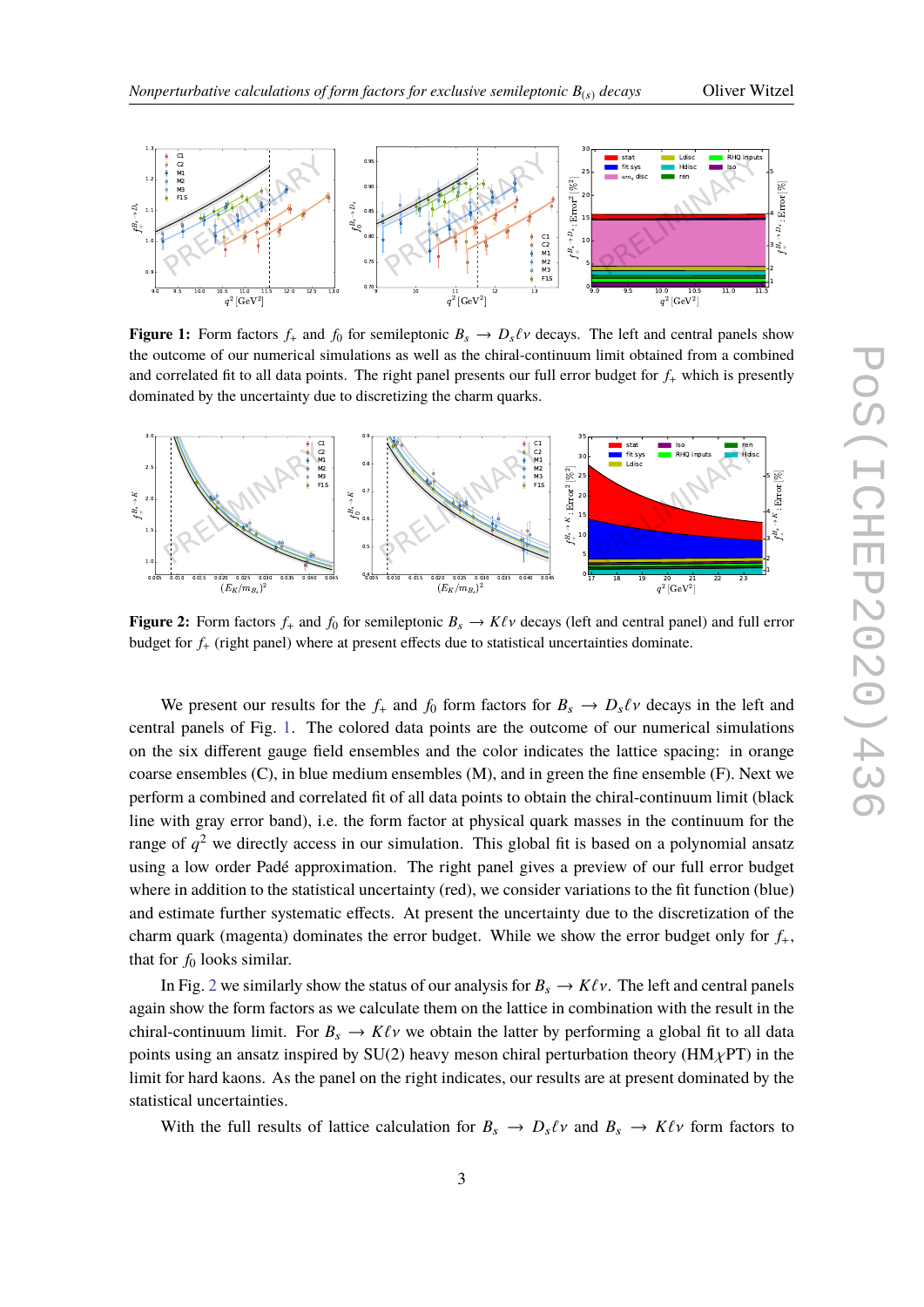<span id="page-4-0"></span>

**Figure 3:** View of our  $B \to \pi \ell \nu$  calculation. Left: comparison between ground state and excited state fit to extract the form factor signal with one unit of momentum on the coarse C1 ensemble. Center: Lattice determination of the form factor  $f_{+}$  as well as the chiral-continuum limit obtained from an SU(2) HM $\chi$ PT fit. Right: preliminary error budget for *f*+.

hand, we are currently studying the kinematical extrapolation of our form factors over the full range of *q* <sup>2</sup> using the *z* parametrization following Boyd, Grinstein and Lebed (BGL) [\[17\]](#page-6-9) or Bourrely, Caprini and Lellouch (BCL) [\[18\]](#page-6-10). Scrutinizing the *z* expansion for possible systematic effects, for example due to the order of the expansion, is important in order to obtain reliable predictions for ratios testing lepton flavor universality since these are computed by integrating the decay rate over physically allowed regions in  $q^2$ .

# **Semileptonic**  $B \to \pi \ell \nu$  **decays**

In parallel we are working on an update of our  $B \to \pi \ell \nu$  calculation from 2015 [\[19\]](#page-6-11). Including the new fine ensemble (F1S) at a third, finer lattice spacing combined with improved estimates for systematic effects and an enhanced analysis, we intend to obtain an improved result with reduced uncertainties. In the first step of the analysis, we refine the extraction of the form factors by including additional terms parametrizing one excited state for both the *B* meson as well as the pion. This leads to a larger range of time slices entering the determination and hence a better estimate as can be seen in the left most plot of Fig. [3](#page-4-0) where a simple groundstate fit (green) is compared to the one including excited states (blue). Extracting values for the form factors on all six ensembles and using up to four units of momenta, we show in the central panel our values to determine  $f<sub>+</sub>$  combined with the chiral-continuum limit obtained using  $SU(2)$  HM $\chi$ PT. A preview of the corresponding full error budget is shown in the right most panel of Fig. [3](#page-4-0) where again effects due to statistical uncertainties dominate.

#### **Ratios testing lepton flavor universality violations**

Lepton flavor universality is an accidental symmetry in the SM. One way to test it is to consider semileptonic decays with different leptonic  $(e, \mu, \tau)$  final states. Although  $e, \mu$  and  $\tau$  have the same couplings to *W* and *Z* bosons in the SM, their different masses mean that the shapes of differential decay widths with respect to  $q^2$  differ, as do (partially) integrated decay rates. A commonlyperformed test of the SM is to compare experimentally measured and theoretically predicted values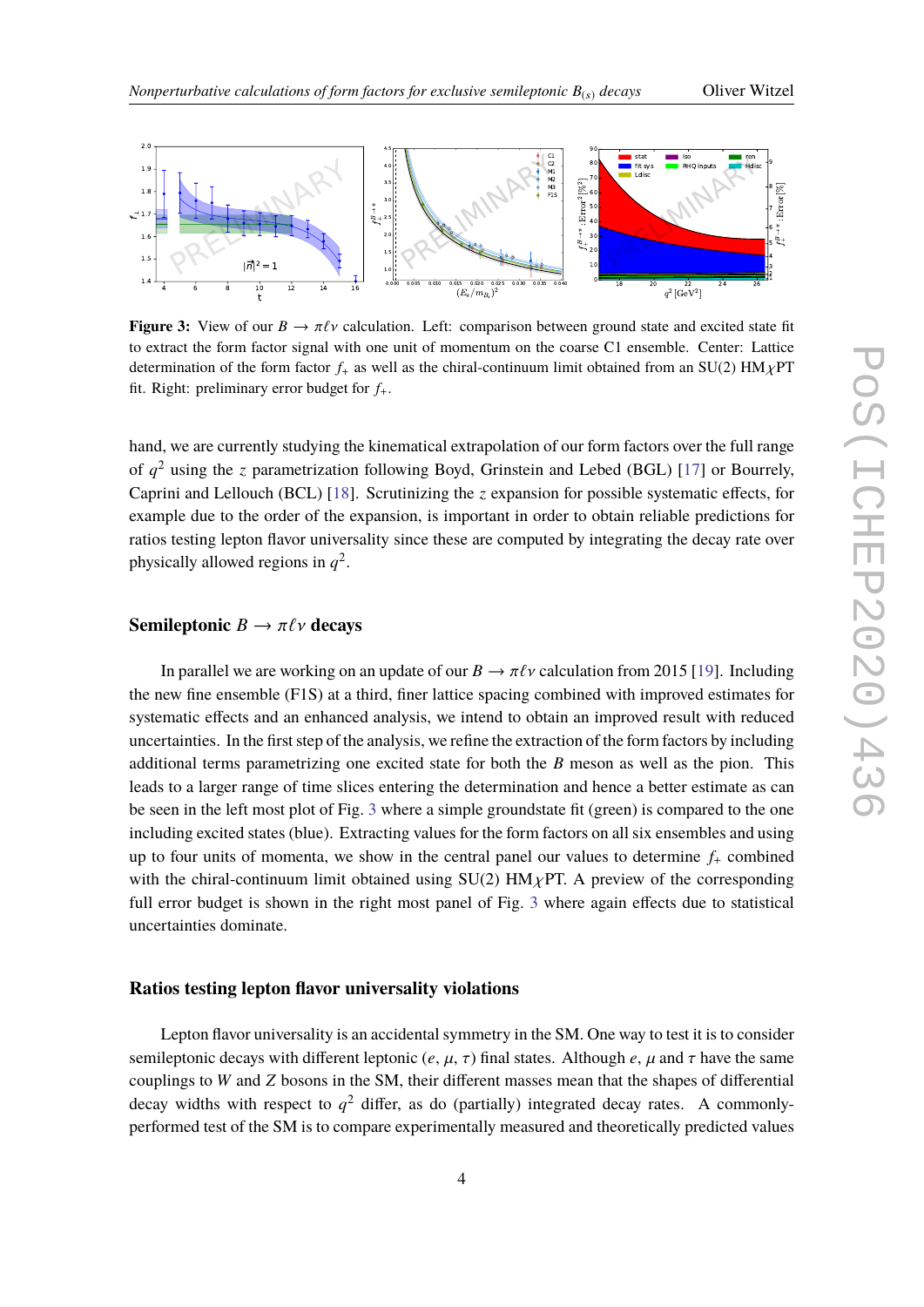for the ratio

$$
R_{D_{s}^{(*)}} = \int_{m_{\tau}^{2}}^{q_{\text{max}}^{2}} dq^{2} \frac{d\Gamma(B_{s} \to D_{s}^{(*)}\tau\bar{v}_{\tau})}{dq^{2}} \Bigg/ \int_{m_{l}^{2}}^{q_{\text{max}}^{2}} dq^{2} \frac{d\Gamma(B_{s} \to D_{s}^{(*)}l\bar{v}_{l})}{dq^{2}}, \tag{2}
$$

where the integration is taken from  $q^2 = m_{\mu}^2$  $l(\tau)$ to the maximum value of  $q^2$  that is kinematically allowed, and  $l$  denotes either  $e$  or  $\mu$ .

This definition of  $R_{D_{\mathcal{S}}^{(*)}}$  has the drawback that the denominator contribution from  $m_l^2$  $q^2 \leq q^2 \leq m_\tau^2$ has no correspondence in the numerator and hence cannot provide useful information to test lepton flavor universality. We therefore follow [\[20,](#page-6-12) [21\]](#page-6-13) and consider a different ratio

<span id="page-5-0"></span>
$$
R_{D_s^{(*)}}^{\text{imp}} = \int_{q_{\text{min}}^2}^{q_{\text{max}}^2} dq^2 \frac{d\Gamma(B_s \to D_s^{(*)}\tau\bar{v}_\tau)}{dq^2} / \int_{q_{\text{min}}^2}^{q_{\text{max}}^2} dq^2 \left[\frac{\omega_\tau(q^2)}{\omega_l(q^2)}\right] \frac{d\Gamma(B_s \to D_s^{(*)}l\bar{v}_l)}{dq^2},\tag{3}
$$

using a common integration range in the numerator and denominator with lower limit  $q_{\min}^2 \ge m_\tau^2$ , and reweighting the integrand in the denominator with the factor  $\omega_{\tau}(q^2)/\omega_l(q^2)$ , where

$$
\omega_{\ell}(q^2) = \left(1 - \frac{m_{\ell}^2}{q^2}\right)^2 \left(1 + \frac{m_{\ell}^2}{2q^2}\right) \quad \text{for} \quad \ell = e, \mu, \tau. \tag{4}
$$

This form of the ratio was introduced in [\[21\]](#page-6-13) for hadronic vector final states and we adopt it for pseudoscalar final states such as for  $B_s \to D_s \ell \nu$  decays. The contribution of the scalar form factor in the denominator of Eq. [\(3\)](#page-5-0) can be neglected because  $m_\mu^2$  $\overline{a}$  $/(m_\mu^2 + 2q^2) \ll 1$  for  $q^2 \in [m_\tau^2]$  $\sigma_{\tau}^2$ ,  $q_{\text{max}}^2$ ) and we use the decay rate expression from Eq.  $(1)$  to find

$$
R_{D_s}^{\rm imp,SM} = 1 + \frac{\int_{q_{\rm min}^2}^{q_{\rm max}^2} dq^2 \Phi(q^2) \omega_\tau(q^2) (F_S^\tau)^2}{\int_{q_{\rm min}^2}^{q_{\rm max}^2} dq^2 \Phi(q^2) \omega_\tau(q^2) F_V^2},\tag{5}
$$

with  $\Phi(q^2) = \eta_{\text{EW}} G_I^2$  $\frac{2}{F}|V_{xb}|^2 \vec{k}/24\pi^3$  and

$$
(F_S^{\tau})^2 = \frac{3}{4} \frac{m_{\tau}^2}{m_{\tau}^2 + 2q^2} \frac{(M^2 - m_{\tau}^2)^2}{M^2} |f_0(q^2)|^2
$$
 (6)

$$
F_V^2 = \vec{k}^2 |f_+(q^2)|^2. \tag{7}
$$

#### **Acknowledgments**

We thank our RBC and UKQCD collaborators for helpful discussions and suggestions. Computations used resources provided by the USQCD Collaboration, funded by the Office of Science of the US Department of Energy and by the [ARCHER](http://www.archer.ac.uk) UK National Supercomputing Service, as well as computers at Columbia University and Brookhaven National Laboratory. We used gauge field configurations generated on the DiRAC Blue Gene Q system at the University of Edinburgh, part of the DiRAC Facility, funded by BIS National E-infrastructure grant ST/K000411/1 and STFC grants ST/H008845/1, ST/K005804/1 and ST/K005790/1. This project has received funding from Marie Skłodowska-Curie grant 659322 (EU Horizon 2020), STFC grants ST/P000711/1 and